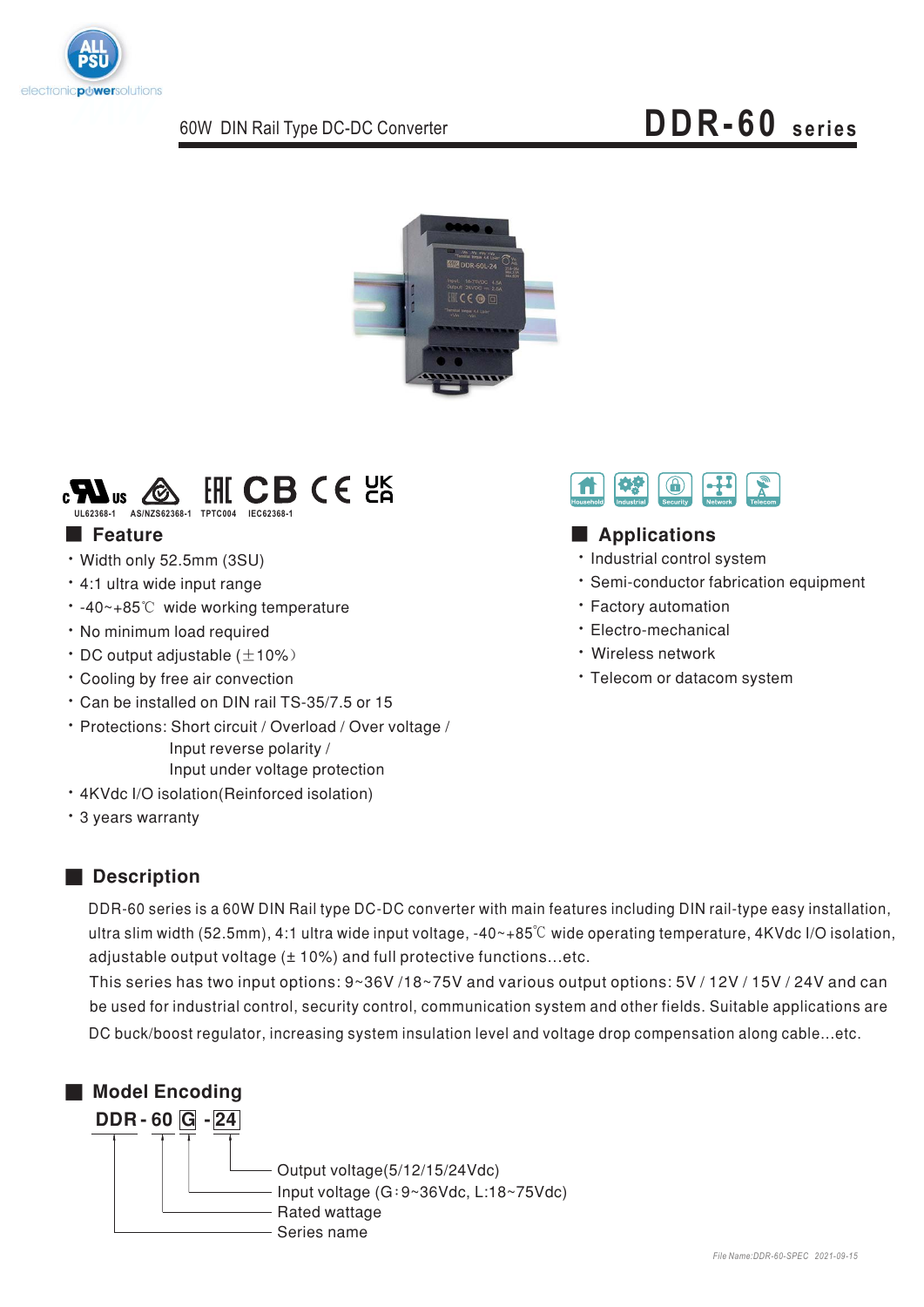

### 60W DIN Rail Type DC-DC Converter

# **DDR-60 series**

#### **SPECIFICATION**

| <b>MODEL</b>                                  |                                                            | <b>DDR-60G-5</b>                                                                                                                                                                                                                                                                                                                                                                                                                                                                                                                                                                                                                                                                                                                                                                                                                                                                                                                                            | DDR-60G-12                                                                          | <b>DDR-60G-15</b>    | <b>DDR-60G-24</b>                                                                                    | <b>DDR-60L-5</b>                                     | <b>DDR-60L-12</b>                                               | <b>DDR-60L-15</b> | <b>DDR-60L-24</b> |  |
|-----------------------------------------------|------------------------------------------------------------|-------------------------------------------------------------------------------------------------------------------------------------------------------------------------------------------------------------------------------------------------------------------------------------------------------------------------------------------------------------------------------------------------------------------------------------------------------------------------------------------------------------------------------------------------------------------------------------------------------------------------------------------------------------------------------------------------------------------------------------------------------------------------------------------------------------------------------------------------------------------------------------------------------------------------------------------------------------|-------------------------------------------------------------------------------------|----------------------|------------------------------------------------------------------------------------------------------|------------------------------------------------------|-----------------------------------------------------------------|-------------------|-------------------|--|
|                                               | <b>DC VOLTAGE</b>                                          | 5V                                                                                                                                                                                                                                                                                                                                                                                                                                                                                                                                                                                                                                                                                                                                                                                                                                                                                                                                                          | 12V                                                                                 | 15V                  | <b>24V</b>                                                                                           | 5V                                                   | 12V                                                             | 15V               | <b>24V</b>        |  |
| <b>OUTPUT</b>                                 | <b>RATED CURRENT</b>                                       | 10.8A                                                                                                                                                                                                                                                                                                                                                                                                                                                                                                                                                                                                                                                                                                                                                                                                                                                                                                                                                       | 5A                                                                                  | 4A                   | 2.5A                                                                                                 | 12A                                                  | 5A                                                              | 4A                | 2.5A              |  |
|                                               | <b>CURRENT RANGE</b>                                       | $0 - 10.8A$                                                                                                                                                                                                                                                                                                                                                                                                                                                                                                                                                                                                                                                                                                                                                                                                                                                                                                                                                 | $0 \sim 5A$                                                                         | $0 - 4A$             | $0 - 2.5A$                                                                                           | $0 - 12A$                                            | $0 - 5A$                                                        | $0 - 4A$          | $0 - 2.5A$        |  |
|                                               | <b>RATED POWER</b>                                         | 54W                                                                                                                                                                                                                                                                                                                                                                                                                                                                                                                                                                                                                                                                                                                                                                                                                                                                                                                                                         | 60W                                                                                 | 60W                  | 60W                                                                                                  | 60W                                                  | 60W                                                             | 60W               | 60W               |  |
|                                               | RIPPLE & NOISE (max.) Note.2 60mVp-p                       |                                                                                                                                                                                                                                                                                                                                                                                                                                                                                                                                                                                                                                                                                                                                                                                                                                                                                                                                                             | 75mVp-p                                                                             | 75mVp-p              | 100mVp-p                                                                                             | 60mVp-p                                              | 75mVp-p                                                         | 75mVp-p           | $100mVp-p$        |  |
|                                               | <b>VOLTAGE ADJ. RANGE</b>                                  | $4.5 - 5.5V$                                                                                                                                                                                                                                                                                                                                                                                                                                                                                                                                                                                                                                                                                                                                                                                                                                                                                                                                                | $9 - 13.2V$                                                                         | $13.5 - 16.5V$       | $21.6 - 28V$                                                                                         | $4.5 - 5.5V$                                         | $9 - 13.2V$                                                     | $13.5 - 16.5V$    | $21.6 - 28V$      |  |
|                                               | <b>VOLTAGE TOLERANCE Note.3</b>                            | ±2.0%                                                                                                                                                                                                                                                                                                                                                                                                                                                                                                                                                                                                                                                                                                                                                                                                                                                                                                                                                       | ±2.0%                                                                               | ±2.0%                | ±2.0%                                                                                                | ±2.0%                                                | ±2.0%                                                           | ±2.0%             | ±2.0%             |  |
|                                               | <b>LINE REGULATION</b>                                     | ±0.5%                                                                                                                                                                                                                                                                                                                                                                                                                                                                                                                                                                                                                                                                                                                                                                                                                                                                                                                                                       | ±0.5%                                                                               | ±0.5%                | ±0.5%                                                                                                | ±0.5%                                                | $\pm 0.5\%$                                                     | $\pm 0.5\%$       | ±0.5%             |  |
|                                               | <b>LOAD REGULATION</b>                                     | ±1.5%                                                                                                                                                                                                                                                                                                                                                                                                                                                                                                                                                                                                                                                                                                                                                                                                                                                                                                                                                       | ±0.5%                                                                               | ±0.5%                | ±0.5%                                                                                                | ±1.5%                                                | ±0.5%                                                           | $\pm 0.5\%$       | $\pm 0.5\%$       |  |
|                                               | <b>SETUP, RISE TIME</b>                                    | 120ms, 85ms at full load                                                                                                                                                                                                                                                                                                                                                                                                                                                                                                                                                                                                                                                                                                                                                                                                                                                                                                                                    |                                                                                     |                      |                                                                                                      |                                                      |                                                                 |                   |                   |  |
|                                               | HOLD UP TIME (Typ.)                                        | L-type: 10ms@48Vdc input<br>G-type: 5ms@24Vdc input                                                                                                                                                                                                                                                                                                                                                                                                                                                                                                                                                                                                                                                                                                                                                                                                                                                                                                         |                                                                                     |                      |                                                                                                      |                                                      |                                                                 |                   |                   |  |
|                                               | <b>EXTERNAL CAPACITANCE</b><br>LOAD (Max.)                 | 6800 <sub>µ</sub> F                                                                                                                                                                                                                                                                                                                                                                                                                                                                                                                                                                                                                                                                                                                                                                                                                                                                                                                                         | 4700 <sub>µF</sub>                                                                  | 3300 <sub>µF</sub>   | 2200 µF                                                                                              | 6800 <sub>µF</sub>                                   | 4700 <sub>µ</sub> F                                             | 3300 µF           | 2200 µF           |  |
|                                               | <b>VOLTAGE RANGE</b>                                       | Note.4 $9 - 36$ Vdc                                                                                                                                                                                                                                                                                                                                                                                                                                                                                                                                                                                                                                                                                                                                                                                                                                                                                                                                         |                                                                                     |                      |                                                                                                      | $18 \sim 75$ Vdc                                     |                                                                 |                   |                   |  |
|                                               | <b>EFFICIENCY (Typ.)</b>                                   | 87.5%                                                                                                                                                                                                                                                                                                                                                                                                                                                                                                                                                                                                                                                                                                                                                                                                                                                                                                                                                       | 91%                                                                                 | 91%                  | 91%                                                                                                  | 87.5%                                                | 91%                                                             | 92%               | 92%               |  |
| <b>INPUT</b>                                  | <b>DC CURRENT (Typ.)</b>                                   | 3A/24Vdc                                                                                                                                                                                                                                                                                                                                                                                                                                                                                                                                                                                                                                                                                                                                                                                                                                                                                                                                                    |                                                                                     |                      |                                                                                                      | 1.5A/48Vdc                                           |                                                                 |                   |                   |  |
|                                               | <b>INRUSH CURRENT (Typ.)</b>                               | 20A/24Vdc                                                                                                                                                                                                                                                                                                                                                                                                                                                                                                                                                                                                                                                                                                                                                                                                                                                                                                                                                   | 20A/48Vdc                                                                           |                      |                                                                                                      |                                                      |                                                                 |                   |                   |  |
|                                               | <b>OVERLOAD</b>                                            | $105 \sim 135\%$ rated output power                                                                                                                                                                                                                                                                                                                                                                                                                                                                                                                                                                                                                                                                                                                                                                                                                                                                                                                         |                                                                                     |                      |                                                                                                      |                                                      |                                                                 |                   |                   |  |
|                                               |                                                            |                                                                                                                                                                                                                                                                                                                                                                                                                                                                                                                                                                                                                                                                                                                                                                                                                                                                                                                                                             |                                                                                     |                      | Protection type : Constant current limiting, recovers automatically after fault condition is removed |                                                      |                                                                 |                   |                   |  |
| <b>PROTECTION</b>                             | <b>OVER VOLTAGE</b>                                        | $5.75 - 7V$                                                                                                                                                                                                                                                                                                                                                                                                                                                                                                                                                                                                                                                                                                                                                                                                                                                                                                                                                 | $13.8 - 16.2V$                                                                      | $17.25 - 20.25V$     | $28.8 - 34V$                                                                                         | $5.75 - 7V$                                          | $13.8 - 16.2V$                                                  | $17.25 - 20.25V$  | $28.8 - 34V$      |  |
|                                               |                                                            |                                                                                                                                                                                                                                                                                                                                                                                                                                                                                                                                                                                                                                                                                                                                                                                                                                                                                                                                                             |                                                                                     |                      | Protection type: Shut down o/p voltage, re-power on to recover                                       |                                                      |                                                                 |                   |                   |  |
|                                               | <b>REVERSE POLARITY</b>                                    |                                                                                                                                                                                                                                                                                                                                                                                                                                                                                                                                                                                                                                                                                                                                                                                                                                                                                                                                                             | By internal MOSFET, no damage, recovers automatically after fault condition removed |                      |                                                                                                      |                                                      |                                                                 |                   |                   |  |
|                                               | <b>UNDER VOLTAGE LOCKOUT</b>                               | 24Vin (G-type):Power ON≥9V, OFF ≤8.5V                                                                                                                                                                                                                                                                                                                                                                                                                                                                                                                                                                                                                                                                                                                                                                                                                                                                                                                       |                                                                                     |                      |                                                                                                      |                                                      |                                                                 |                   |                   |  |
|                                               |                                                            | 48Vin (L-type):Power ON≥18V, OFF≤17V                                                                                                                                                                                                                                                                                                                                                                                                                                                                                                                                                                                                                                                                                                                                                                                                                                                                                                                        |                                                                                     |                      |                                                                                                      |                                                      |                                                                 |                   |                   |  |
| <b>ENVIRONMENT</b>                            | <b>WORKING TEMP.</b>                                       | $-40 \sim +85^{\circ}$ (Refer to "Derating Curve")                                                                                                                                                                                                                                                                                                                                                                                                                                                                                                                                                                                                                                                                                                                                                                                                                                                                                                          |                                                                                     |                      |                                                                                                      |                                                      |                                                                 |                   |                   |  |
|                                               | <b>WORKING HUMIDITY</b>                                    | 5~95% RH non-condensing<br>$-40 - 85^{\circ}$ C, 5 ~ 95% RH non-condensing                                                                                                                                                                                                                                                                                                                                                                                                                                                                                                                                                                                                                                                                                                                                                                                                                                                                                  |                                                                                     |                      |                                                                                                      |                                                      |                                                                 |                   |                   |  |
|                                               | <b>STORAGE TEMP., HUMIDITY</b><br><b>TEMP. COEFFICIENT</b> | $\pm$ 0.03%/°C (0~60°C)                                                                                                                                                                                                                                                                                                                                                                                                                                                                                                                                                                                                                                                                                                                                                                                                                                                                                                                                     |                                                                                     |                      |                                                                                                      |                                                      |                                                                 |                   |                   |  |
|                                               | VIBRATION                                                  | Component:10 ~ 500Hz, 2G 10min./1cycle, 60min. each along X, Y, Z axes; Mounting: Compliance to IEC60068-2-6                                                                                                                                                                                                                                                                                                                                                                                                                                                                                                                                                                                                                                                                                                                                                                                                                                                |                                                                                     |                      |                                                                                                      |                                                      |                                                                 |                   |                   |  |
|                                               | <b>OPERATING ALTITUDE</b>                                  | 5000 meters                                                                                                                                                                                                                                                                                                                                                                                                                                                                                                                                                                                                                                                                                                                                                                                                                                                                                                                                                 |                                                                                     |                      |                                                                                                      |                                                      |                                                                 |                   |                   |  |
|                                               | <b>SAFETY STANDARDS</b>                                    | IEC 62368-1, UL 62368-1, AS/NZS 62368-1, EAC TP TC 004 approved                                                                                                                                                                                                                                                                                                                                                                                                                                                                                                                                                                                                                                                                                                                                                                                                                                                                                             |                                                                                     |                      |                                                                                                      |                                                      |                                                                 |                   |                   |  |
|                                               | WITHSTAND VOLTAGE                                          | I/P-O/P:4KVdc                                                                                                                                                                                                                                                                                                                                                                                                                                                                                                                                                                                                                                                                                                                                                                                                                                                                                                                                               |                                                                                     |                      |                                                                                                      |                                                      |                                                                 |                   |                   |  |
|                                               | <b>ISOLATION RESISTANCE</b>                                | I/P-O/P>100M Ohms / 500Vdc / 25°C / 70% RH                                                                                                                                                                                                                                                                                                                                                                                                                                                                                                                                                                                                                                                                                                                                                                                                                                                                                                                  |                                                                                     |                      |                                                                                                      |                                                      |                                                                 |                   |                   |  |
|                                               | <b>EMC EMISSION</b>                                        | <b>Parameter</b>                                                                                                                                                                                                                                                                                                                                                                                                                                                                                                                                                                                                                                                                                                                                                                                                                                                                                                                                            |                                                                                     |                      | <b>Standard</b>                                                                                      |                                                      | <b>Test Level / Note</b>                                        |                   |                   |  |
|                                               |                                                            | Conducted                                                                                                                                                                                                                                                                                                                                                                                                                                                                                                                                                                                                                                                                                                                                                                                                                                                                                                                                                   |                                                                                     |                      | <b>BS EN/EN55032</b>                                                                                 |                                                      | Class A                                                         |                   |                   |  |
| <b>SAFETY &amp;</b><br><b>EMC</b><br>(Note 5) |                                                            | Radiated                                                                                                                                                                                                                                                                                                                                                                                                                                                                                                                                                                                                                                                                                                                                                                                                                                                                                                                                                    |                                                                                     | <b>BS EN/EN55032</b> |                                                                                                      | Class A for 1m I/O cable, Class B for 30cm I/O cable |                                                                 |                   |                   |  |
|                                               |                                                            | <b>Voltage Flicker</b>                                                                                                                                                                                                                                                                                                                                                                                                                                                                                                                                                                                                                                                                                                                                                                                                                                                                                                                                      | BS EN/EN61000-3-3<br>-----                                                          |                      |                                                                                                      |                                                      |                                                                 |                   |                   |  |
|                                               | <b>EMC IMMUNITY</b>                                        | BS EN/EN55024, BS EN/EN61000-6-2(BS EN/EN50082-2)                                                                                                                                                                                                                                                                                                                                                                                                                                                                                                                                                                                                                                                                                                                                                                                                                                                                                                           |                                                                                     |                      |                                                                                                      |                                                      |                                                                 |                   |                   |  |
|                                               |                                                            | Parameter                                                                                                                                                                                                                                                                                                                                                                                                                                                                                                                                                                                                                                                                                                                                                                                                                                                                                                                                                   |                                                                                     |                      | Standard                                                                                             |                                                      | <b>Test Level / Note</b>                                        |                   |                   |  |
|                                               |                                                            | ESD                                                                                                                                                                                                                                                                                                                                                                                                                                                                                                                                                                                                                                                                                                                                                                                                                                                                                                                                                         |                                                                                     |                      | BS EN/EN61000-4-2                                                                                    |                                                      | Level 3, 8KV air ; Level 3, 6KV contact; criteria A             |                   |                   |  |
|                                               |                                                            | Radiated<br>EFT / Burst                                                                                                                                                                                                                                                                                                                                                                                                                                                                                                                                                                                                                                                                                                                                                                                                                                                                                                                                     |                                                                                     |                      | BS EN/EN61000-4-3                                                                                    |                                                      | Level 3, 10V/m; criteria A                                      |                   |                   |  |
|                                               |                                                            |                                                                                                                                                                                                                                                                                                                                                                                                                                                                                                                                                                                                                                                                                                                                                                                                                                                                                                                                                             |                                                                                     |                      | BS EN/EN61000-4-4<br>BS EN/EN61000-4-5                                                               |                                                      | Level 3, 2KV ; criteria A                                       |                   |                   |  |
|                                               |                                                            | Surge<br>Conducted                                                                                                                                                                                                                                                                                                                                                                                                                                                                                                                                                                                                                                                                                                                                                                                                                                                                                                                                          |                                                                                     |                      | BS EN/EN61000-4-6                                                                                    |                                                      | Level 3, 1KV/Line-Line ; criteria A<br>Level 3, 10V; criteria A |                   |                   |  |
|                                               |                                                            | <b>Magnetic Field</b>                                                                                                                                                                                                                                                                                                                                                                                                                                                                                                                                                                                                                                                                                                                                                                                                                                                                                                                                       |                                                                                     |                      | BS EN/EN61000-4-8                                                                                    |                                                      | Level 4, 30A/m; criteria A                                      |                   |                   |  |
|                                               | <b>MTBF</b>                                                | 611K hrs min.<br>MIL-HDBK-217F $(25^{\circ}C)$                                                                                                                                                                                                                                                                                                                                                                                                                                                                                                                                                                                                                                                                                                                                                                                                                                                                                                              |                                                                                     |                      |                                                                                                      |                                                      |                                                                 |                   |                   |  |
| <b>OTHERS</b>                                 | <b>DIMENSION</b>                                           | 52.5*90*54.5mm (W*H*D)                                                                                                                                                                                                                                                                                                                                                                                                                                                                                                                                                                                                                                                                                                                                                                                                                                                                                                                                      |                                                                                     |                      |                                                                                                      |                                                      |                                                                 |                   |                   |  |
|                                               | <b>PACKING</b>                                             | 216g; 60pcs/14Kg/0.97CUFT                                                                                                                                                                                                                                                                                                                                                                                                                                                                                                                                                                                                                                                                                                                                                                                                                                                                                                                                   |                                                                                     |                      |                                                                                                      |                                                      |                                                                 |                   |                   |  |
| <b>NOTE</b>                                   | (as available on http://www.meanwell.com)                  | 1. All parameters NOT specially mentioned are measured at normal input (G:24Vdc, L:48Vdc), rated load and 25°C of ambient temperature.<br>2. Ripple & noise are measured at 20MHz of bandwidth by using a 12" twisted pair-wire terminated with a 0.1 $\mu$ f & 47 $\mu$ f parallel capacitor.<br>3. Tolerance: includes set up tolerance, line regulation and load regulation.<br>4. Derating may be needed under low input voltage. Please check the derating curve for more details.<br>5. The power supply is considered as an independent unit, but the final equipment still need to re-confirm that the whole system complies with the EMC<br>directives. For guidance on how to perform these EMC tests, please refer to "EMI testing of component power supplies."<br>6. The ambient temperature derating of $3.5^{\circ}$ C/1000m with fanless models and of $5^{\circ}$ C/1000m with fan models for operating altitude higher than 2000m(6500ft) |                                                                                     |                      |                                                                                                      |                                                      |                                                                 |                   |                   |  |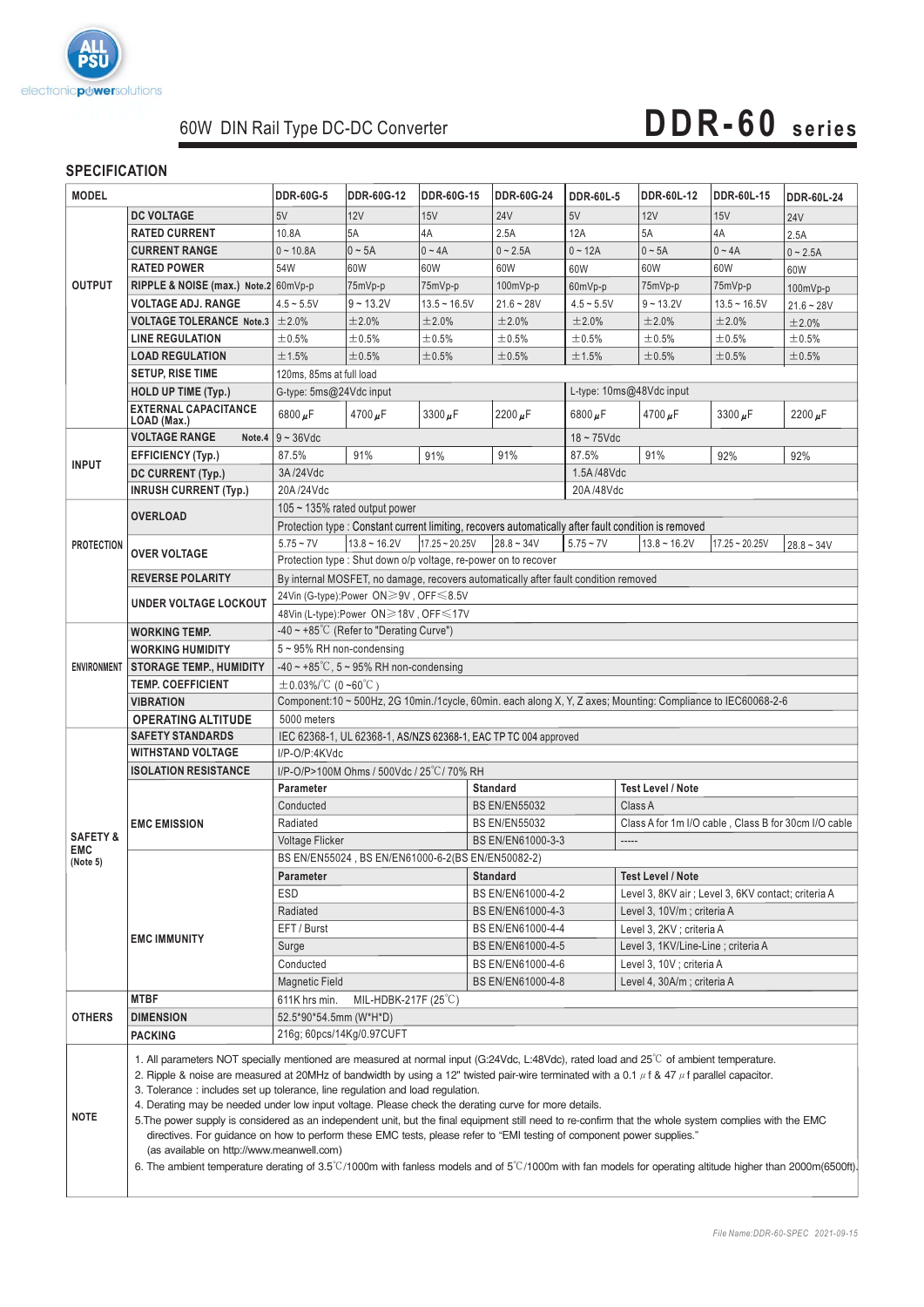

## **DDR-60 series**